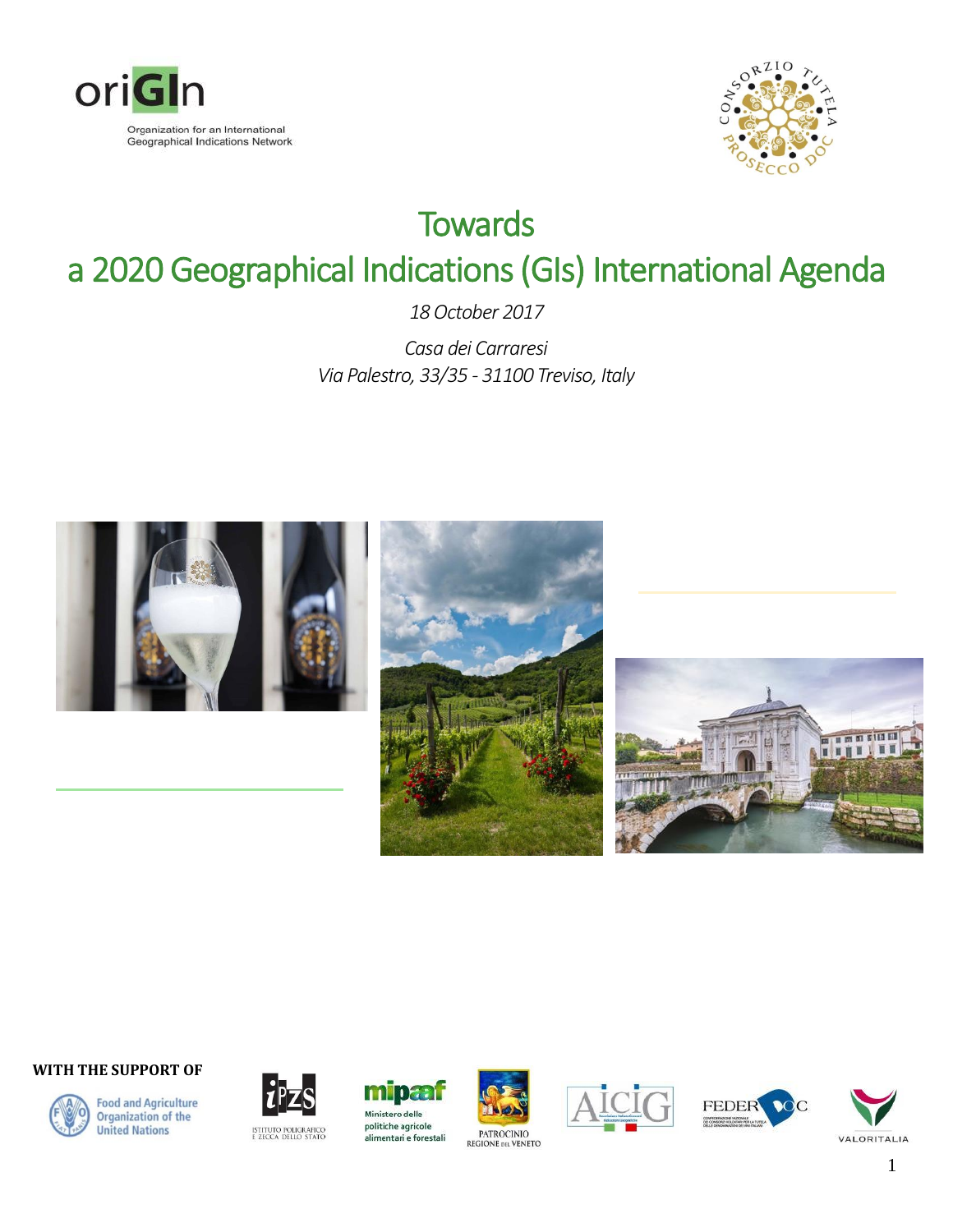



## Program

| $08.00 - 09.00$ | <b>REGISTRATION</b> |                                                                                                                                                                                                                                                                                                                                                                                                                                                                                                                                                                                                                                                                                            |
|-----------------|---------------------|--------------------------------------------------------------------------------------------------------------------------------------------------------------------------------------------------------------------------------------------------------------------------------------------------------------------------------------------------------------------------------------------------------------------------------------------------------------------------------------------------------------------------------------------------------------------------------------------------------------------------------------------------------------------------------------------|
| $09.00 - 09.40$ | <b>WELCOME</b>      | Mr. Luca Bianchi, Head of Department of<br>competitive policies, food quality, horse racing<br>and fishing, Italian Ministry of agricultural food<br>and forestry policies (MIPAAF)<br>Shaurli,<br>Mr.<br>Cristiano<br>Councillor<br>for<br>agricultural and forest resources, Friuli Venezia<br>Giulia region<br>Mr. Luca Zaia, Governor, Veneto region<br>Mr. Alexandre Meybeck, Senior Adviser on<br>Agriculture, Environment and Climate Change to<br>the Assistant Director General, Food and<br>Agriculture Organization of the United Nations<br>(FAO)<br>Mr. Stefano Zanette, President, Consorzio di<br>Tutela<br>della<br>Denominazione<br>di<br>Origine<br>Controllata Prosecco |

### **WITH THE SUPPORT OF**



Food and Agriculture<br>Organization of the **United Nations** 



ISTITUTO POLIGRAFICO<br>E ZECCA DELLO STATO



politiche agricole alimentari e forestali







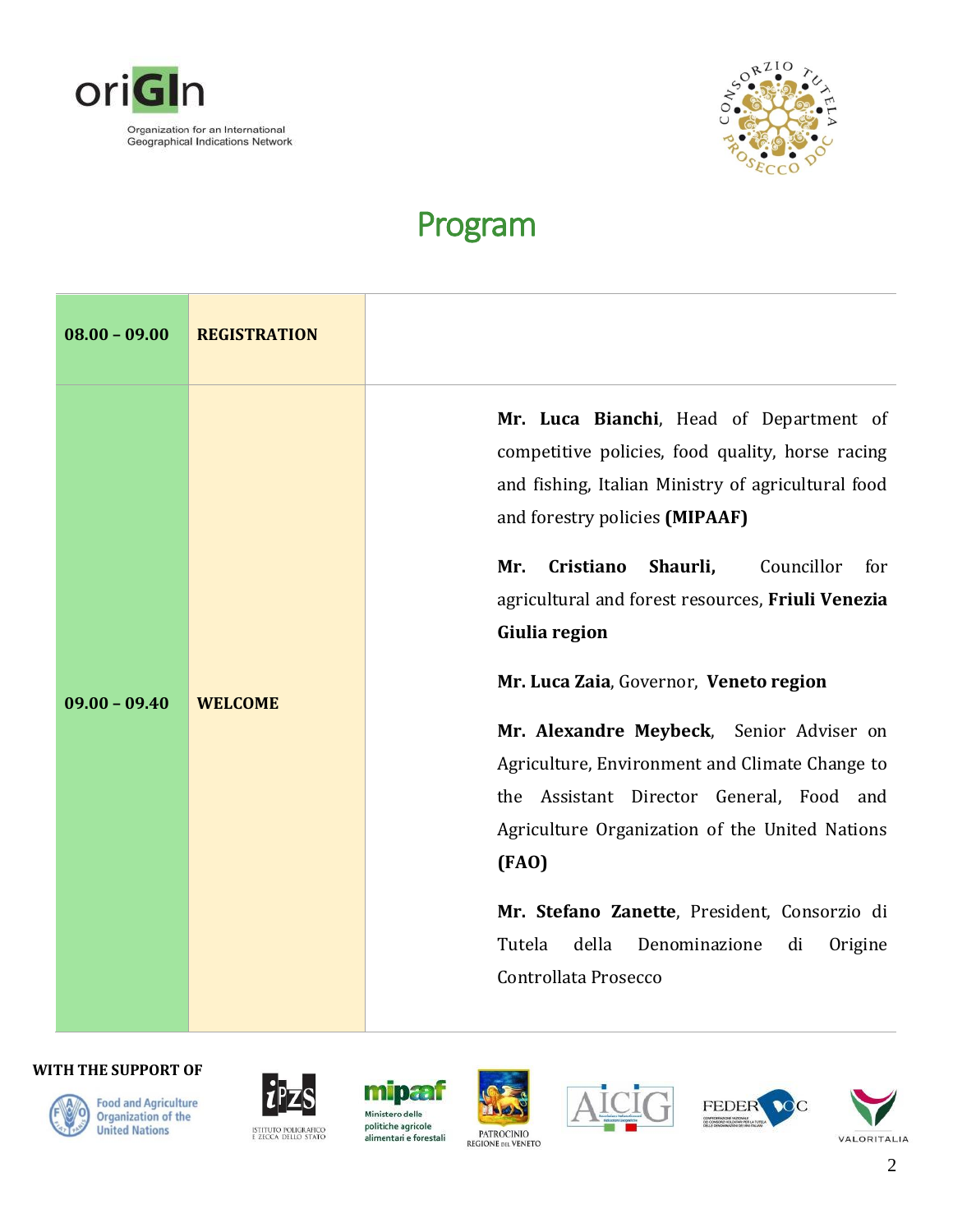



| $09.40 - 10.00$ | <b>KEY-NOTE SPEECH</b>                                                                                                                                              | Mr. Matteo Taglienti, Head, Directorate of<br>Planning and Commercial Development, U.O.<br>Anti-Counterfeit and Traceability Solutions,<br>Istituto Poligrafico e Zecca dello Stato S.p.A<br>Mr. Giuseppe Liberatore, Director general,<br><b>VALORITALIA</b>                                                                                                                                                    |
|-----------------|---------------------------------------------------------------------------------------------------------------------------------------------------------------------|------------------------------------------------------------------------------------------------------------------------------------------------------------------------------------------------------------------------------------------------------------------------------------------------------------------------------------------------------------------------------------------------------------------|
| $10.00 - 10.30$ | <b>COFFEE BREAK</b>                                                                                                                                                 |                                                                                                                                                                                                                                                                                                                                                                                                                  |
| $10.30 - 11.15$ | <b>PANEL I: LEGAL</b><br><b>CERTAINTY &amp;</b><br><b>COMMERCIAL</b><br><b>OPPORTUNITIES IN</b><br><b>THE INTERNET</b><br><b>DOMAIN NAMES</b><br><b>ENVIRONMENT</b> | <b>Moderator:</b><br>Mr. Massimo Vittori, Managing Director, oriGIn<br><b>Speakers:</b><br>Mr. Leo Bertozzi, Director, Italian Association<br>of GIs Consortia (AICIG)<br>Mr. Alan Woods, Compliance Manager,<br><b>Donuts Inc</b><br>Ms. Lori Schulman, Senior Director, Internet<br>Policy, International Trademark Association<br>(INTA)<br>Mr. Pierfrancesco C. Fasano, Managing<br>Partner, Fasano Avvocati |









alimentari e forestali











3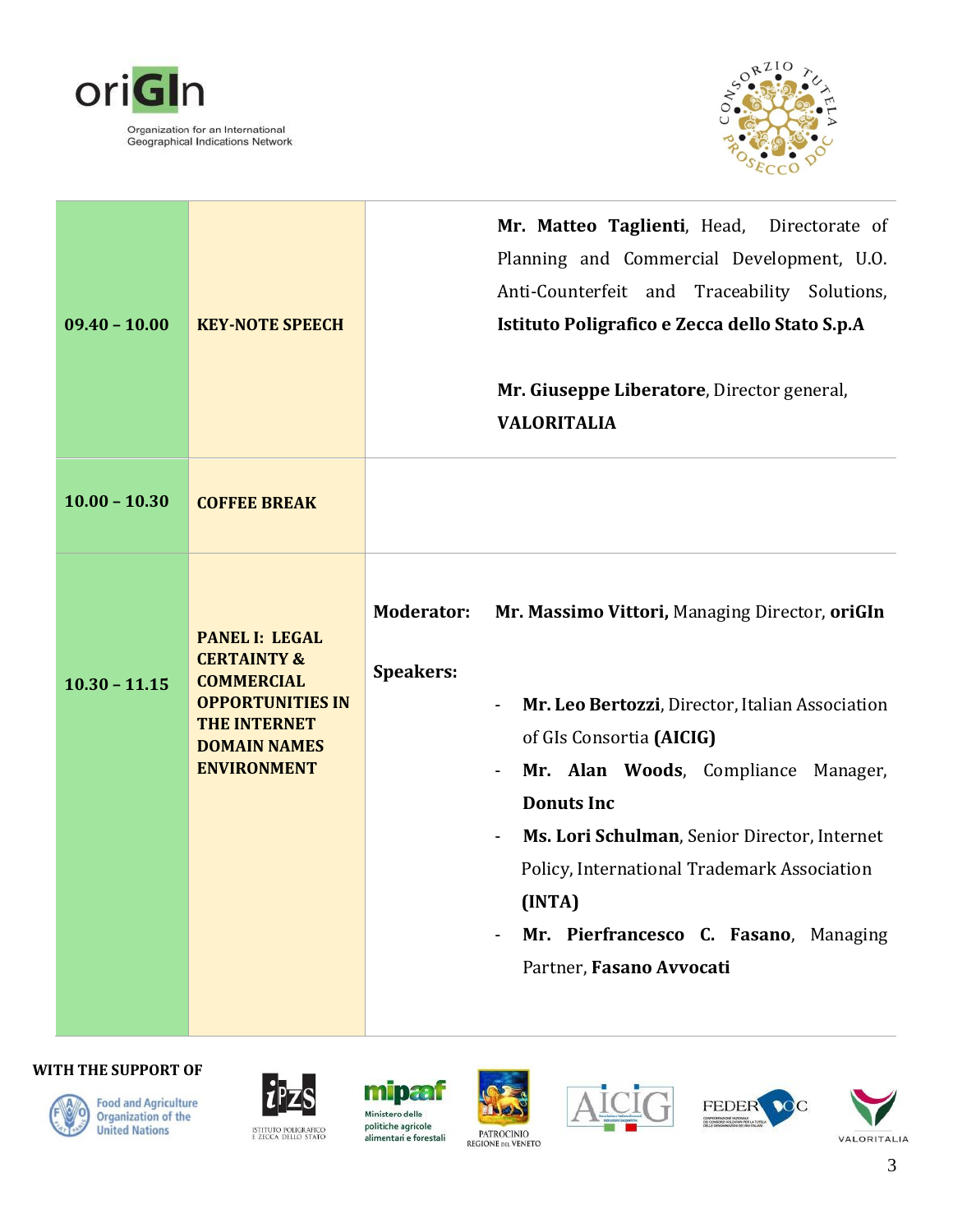



| $11.15 - 11.30$ | <b>DISCUSSION</b>                                                      |                                                                                                                                                                                                                                                                                                                                                                                                                                                                                                                                                 |
|-----------------|------------------------------------------------------------------------|-------------------------------------------------------------------------------------------------------------------------------------------------------------------------------------------------------------------------------------------------------------------------------------------------------------------------------------------------------------------------------------------------------------------------------------------------------------------------------------------------------------------------------------------------|
| $11.30 - 12.15$ | <b>PANEL II: GIS IN</b><br><b>THE TIME OF</b><br><b>SUSTAINABILITY</b> | Mr. Luis Fernando Samper, Director, 4.0<br><b>Moderator:</b><br><b>Brands</b><br><b>Speakers:</b><br>Mr. Alexandre Meybeck, Senior Adviser on<br>$\overline{\phantom{a}}$<br>Agriculture, Environment and Climate Change<br>to the Assistant Director General, Food and<br>Agriculture Organization of the United<br>Nations (FAO)<br>Mr. Riccardo Ricci Curbastro, President,<br><b>Equalitas</b><br>Ms. Zoyla Maria Moreno Santos, Asociación<br>$\overline{\phantom{a}}$<br>de la Denominación de Origen Protegida Café<br>Marcala (ADOPCAM) |
| $12.15 - 12.30$ | <b>DISCUSSION</b>                                                      |                                                                                                                                                                                                                                                                                                                                                                                                                                                                                                                                                 |
| $12.30 - 14.30$ | <b>LUNCH</b>                                                           |                                                                                                                                                                                                                                                                                                                                                                                                                                                                                                                                                 |



**Food and Agriculture**<br>Organization of the **United Nations** 



miparf Ministero delle politiche agricole ISTITUTO POLIGRAFICO<br>E ZECCA DELLO STATO alimentari e forestali









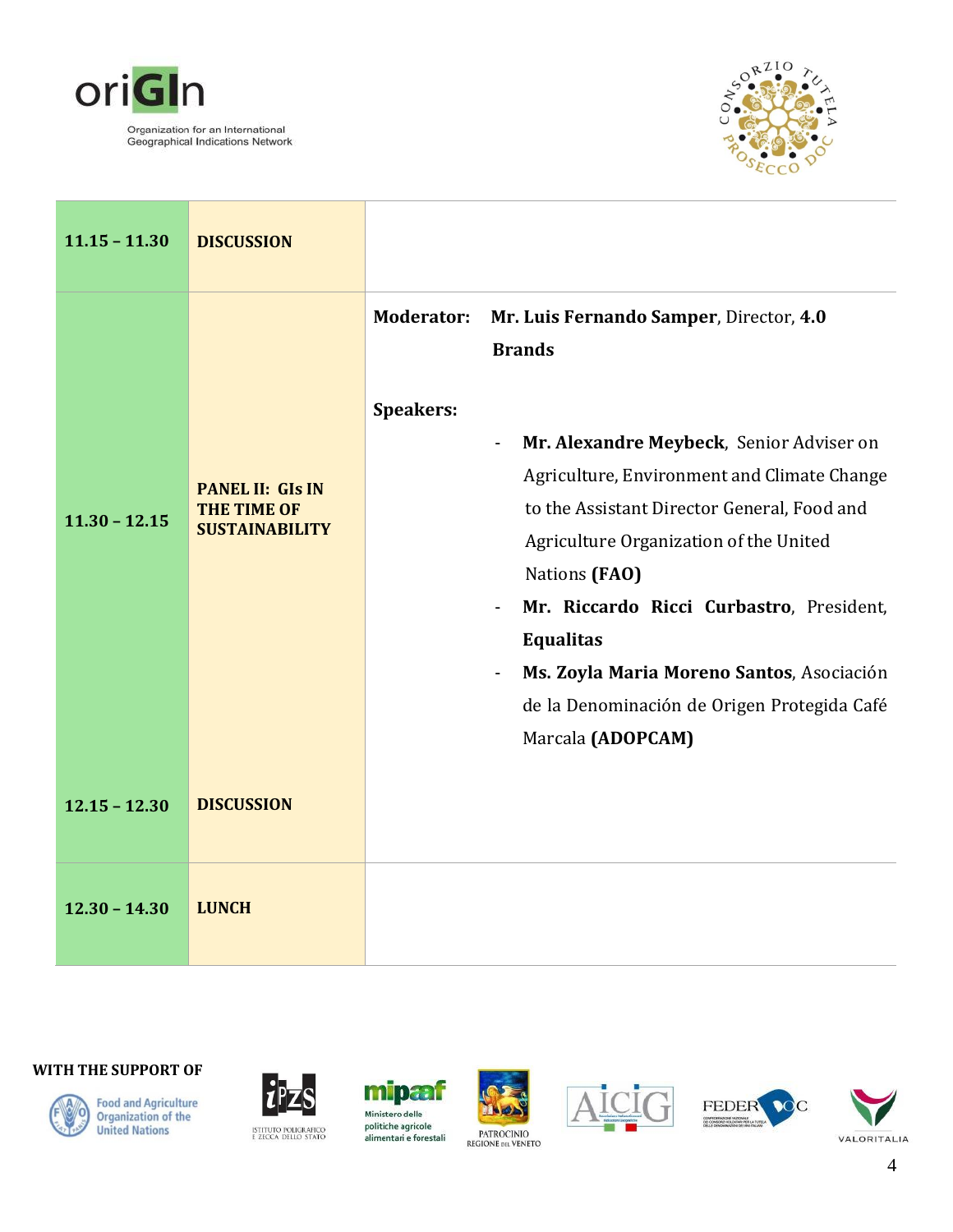



|                 |                                                                                         | <b>Moderator:</b>   | Mr. Massimo Vittori, Managing Director, oriGIn                                                                                                                                                                                                                                                                                                                                                                   |
|-----------------|-----------------------------------------------------------------------------------------|---------------------|------------------------------------------------------------------------------------------------------------------------------------------------------------------------------------------------------------------------------------------------------------------------------------------------------------------------------------------------------------------------------------------------------------------|
|                 |                                                                                         | <b>Speakers:</b>    | Mr. Alan Park, Director, Legal Affairs, Scotch<br><b>Whisky Association (SWA)</b><br>Mr. Claude Vermot-Desroches, President,<br>Comité Interprofessionnel de Gestion du<br>Comté (CICG)<br>Ms. Letizia Cesani, President, Consorzio                                                                                                                                                                              |
| $14.30 - 15.45$ | <b>PANEL III:</b><br><b>FURTHER</b><br><b>IMPROVING GIS</b><br><b>SYSTEMS IN THE EU</b> | <b>Respondents:</b> | della Denominazione San Gimignano<br>Mr. Manuel Rodriguez Normand, President,<br>Association La Piel de Ubrique (BYPIEL)                                                                                                                                                                                                                                                                                         |
|                 |                                                                                         |                     | Mr. Paolo De Castro, Vice-Chair, Committee<br>Agriculture and Rural Development,<br>on<br><b>European Parliament</b><br>Mr. Francis Fay, Head of Unit B.3. -<br>Geographical Indications, DG Agriculture and<br>Rural Development, EU Commission<br>Mr. Óscar Mondéjar, Head of Legal Practice<br>Service, International Cooperation and Legal<br>Affairs Department, EU Intellectual Property<br>Office (EUIPO) |









mipaar Ministero delle politiche agricole alimentari e forestali







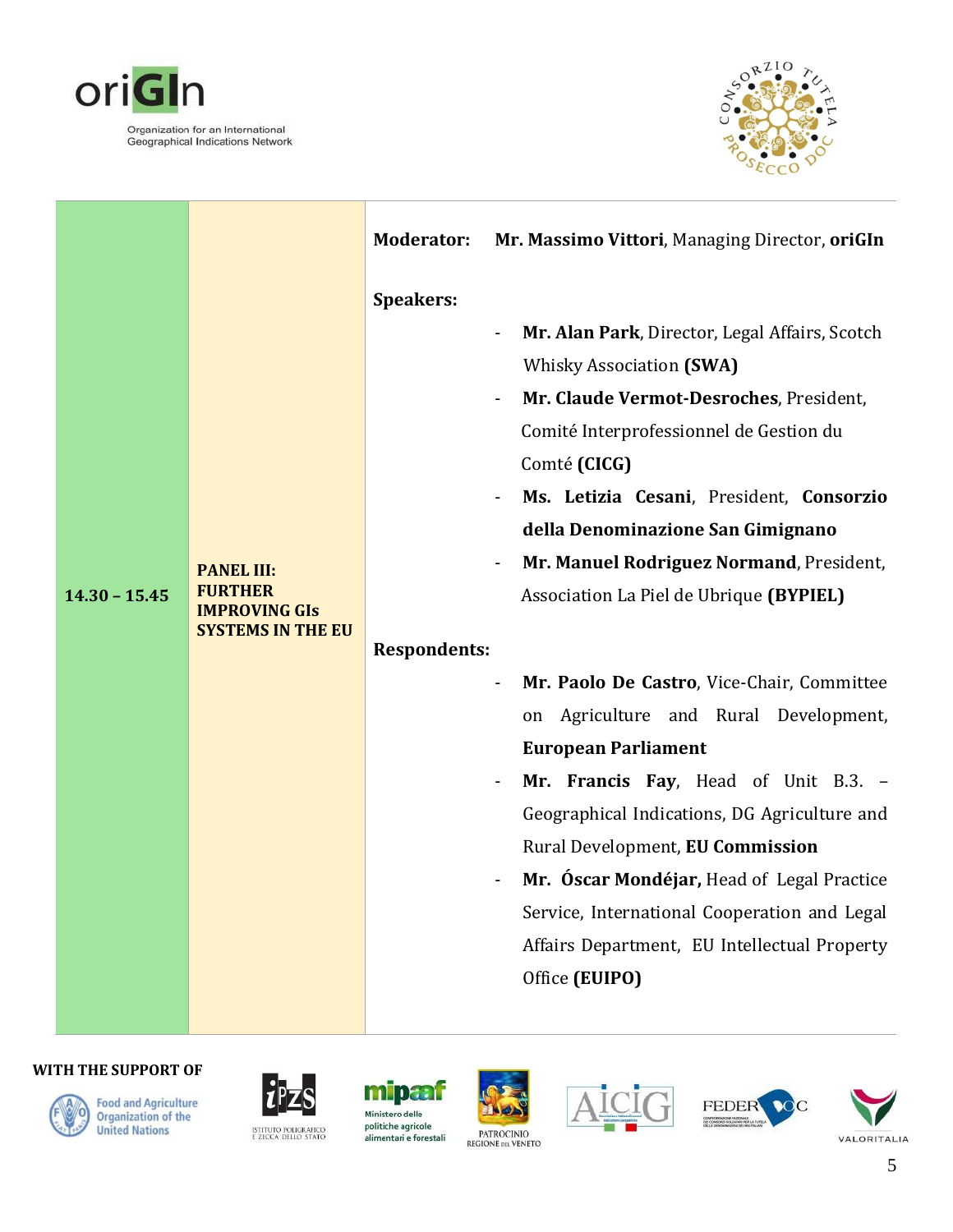



| $15.45 - 16.15$ | <b>COFFEE BREAK</b>                                                                                                                                                                                                                                     |                                                                                                                   |                                                                                                                                                                                                                                                                                                                                                                                                                                                                                                                                                                                                                                                                                                                                                    |
|-----------------|---------------------------------------------------------------------------------------------------------------------------------------------------------------------------------------------------------------------------------------------------------|-------------------------------------------------------------------------------------------------------------------|----------------------------------------------------------------------------------------------------------------------------------------------------------------------------------------------------------------------------------------------------------------------------------------------------------------------------------------------------------------------------------------------------------------------------------------------------------------------------------------------------------------------------------------------------------------------------------------------------------------------------------------------------------------------------------------------------------------------------------------------------|
| $16.15 - 17.15$ | <b>PARALLEL</b><br><b>SESSIONS:</b><br><b>Practical</b><br>discussions on key<br><b>GIs topics in small</b><br>groups (around 40<br>people per session),<br>to facilitate the<br>exchange of<br>information and<br>best practices<br>among participants | <b>Session I:</b><br>Facilitators:<br><b>Session II:</b><br>Facilitators:<br><b>Session III:</b><br>Facilitators: | <b>Strengthening GIs associations</b><br>Ms. Fatima Amehri, President, Association<br>$\overline{\phantom{0}}$<br>Marocaine de l'Indication Géographique de<br>l'Huile d'Argane (AMIGHA)<br>Mr. Riccardo Deserti, Director, Consorzio di<br>tutela del formaggio Parmigiano-Reggiano<br><b>Protection of GIs in domain names and</b><br>e-commerce, existing tools and future<br>perspectives<br>Mr. Stefano Vaccari, Head, Department of<br>Central Inspectorate for fraud repression and<br>quality safeguarding of agrifood products<br>(ICQRF)<br>Mr. Alessandro Sciarra, Attorney, Bird &<br><b>Bird</b><br>Promotional funds for GIs: opportunities and<br>challenges<br>Mr. Federico Moncunill Gallo, Executive<br>Committee, Origen España |



**Food and Agriculture<br>Organization of the<br>United Nations** 



politiche agricole ISTITUTO POLIGRAFICO<br>E ZECCA DELLO STATO



alimentari e forestali